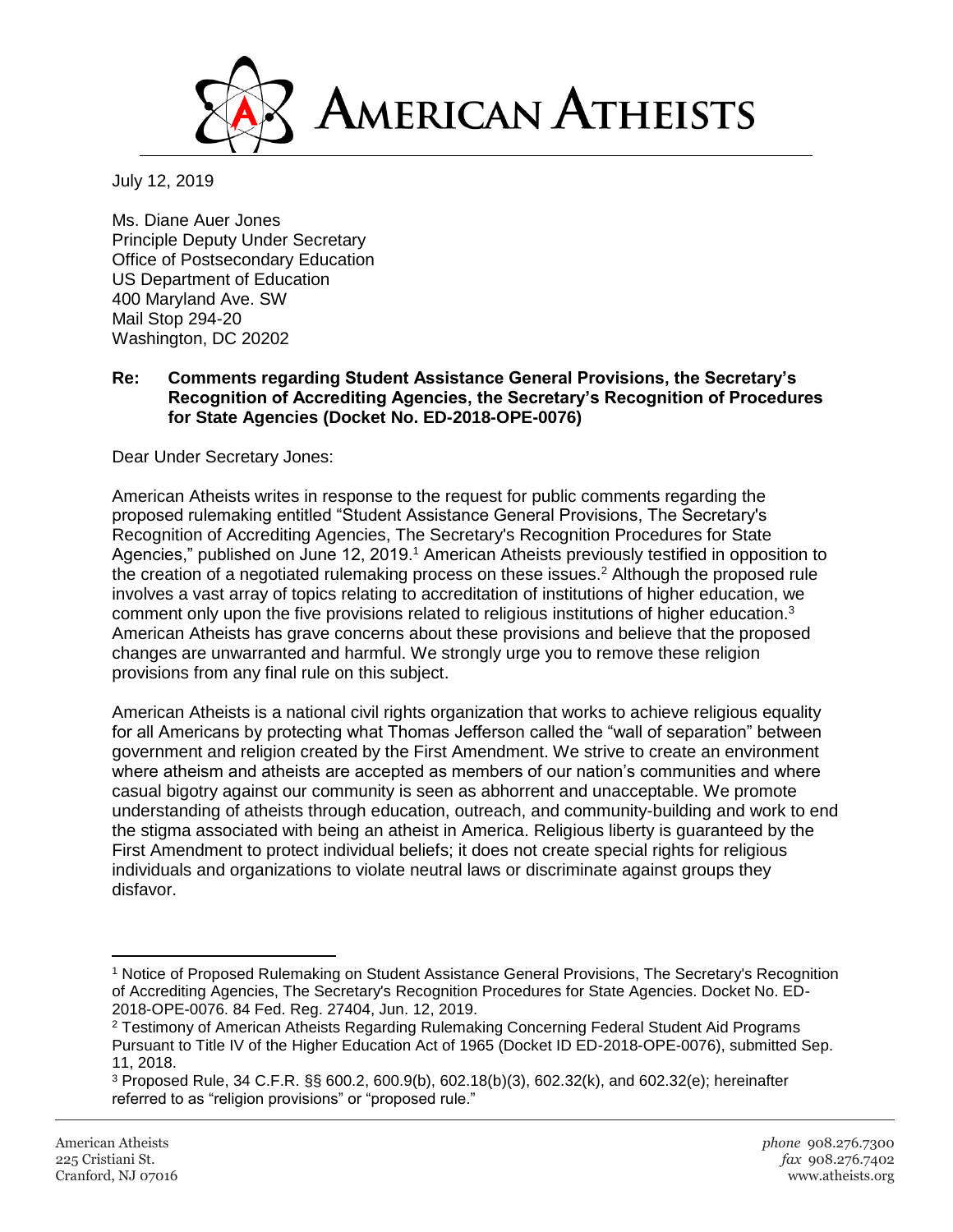These religion provisions undermine the Higher Education Act (HEA) by giving religiously affiliated institutions of postsecondary and higher education wide-ranging exemptions to requirements for accreditation and recognized standards of education. They undercut the quality of education of postsecondary education institutions, restrict accrediting agencies from enforcing any reasonable accreditation standards, and prevent meaningful review of education standards and requirements for religious institutions.

Our nation has a long history of fostering diverse educational institutions, including both religious and secular institutions of higher education. Recognizing that the separation of religion and government is the bedrock of religious liberty, the Supreme Court has stepped in to ensure that states and the federal government refrain from unconstitutionally favoring religious educational institutions or impeding their ability to operate. In *Lemon v. Kurtzman*, the Supreme Court clarified limitations on State funding of religious educational institutions to prevent unconstitutional entanglement between religious organizations and the government.<sup>4</sup> More recently, in *Mitchell v. Helms*, the Court ruled that the government can provide funding on a neutral basis to religious schools, so long as it does not pay for indoctrination, favor a particular religion, or promote entanglement between the government and religion.<sup>5</sup> Finally, in *Locke v. Davey*, the Court clarified that the government may constitutionally choose not to fund a particular category of religious instruction, in this instance by excluding from educational grants students pursuing divinity degrees.<sup>6</sup> Through such decisions, the Court has established guidelines on how the government may choose to involve itself in religious education between what the Establishment Clause permits and the Free Exercise Clause compels. The existing regulations regarding Title IV programs push the level of allowable involvement to its very limit, and any efforts made to loosen regulations to fund religious education or to favor religious institutions will almost certainly implicate the Establishment Clause.

The Department previously clarified that this rulemaking process was initiated, in part, to revise regulations based on the decision in *Trinity Lutheran Church of Columbia, Inc. v. Comer*, a 2017 Supreme Court decision which was expressly limited to discrimination based on religious identity with respect to playground resurfacing.<sup>7</sup> Legally, this case has precisely zero effect on federal regulations pertaining to the HEA. However, the case has been repeatedly misapplied to justify special dispensation and regulatory exemptions for religious organizations.<sup>8</sup> Even if we take this case at its broadest possible interpretation, which is 'religious organizations should not be denied funding simply because they are religious organizations,' the fundamental protections for religious liberty, guaranteed by the Establishment Clause and the Free Exercise Clause, as well as statutory requirements, still apply.

 $\overline{a}$ <sup>4</sup> 403 U.S. 602 (1971). The Lemon test consists of three prongs; the statute or policy must 1) have a secular purpose, 2) have the primary effect of neither advancing nor inhibiting religion, and 3) not result in an excessive government entanglement with religion.

<sup>5</sup> 530 U.S. 793 (2000).

<sup>6</sup> 540 U.S. 712 (2004).

<sup>7</sup> No. 15-577, slip op. 1, 14, n. 3 (June 26, 2017). (Hereinafter referred to as "Trinity Lutheran"). <sup>8</sup>*See, e.g.,* FEMA, Public Assistance Program and Policy Guide, FP-104-009-2 (January 2018). Available [https://www.fema.gov/media-library-data/1515614675577](https://www.fema.gov/media-library-data/1515614675577-be7fd5e0cac814441c313882924c5c0a/PAPPG_V3_508_FINAL.pdf) [be7fd5e0cac814441c313882924c5c0a/PAPPG\\_V3\\_508\\_FINAL.pdf](https://www.fema.gov/media-library-data/1515614675577-be7fd5e0cac814441c313882924c5c0a/PAPPG_V3_508_FINAL.pdf)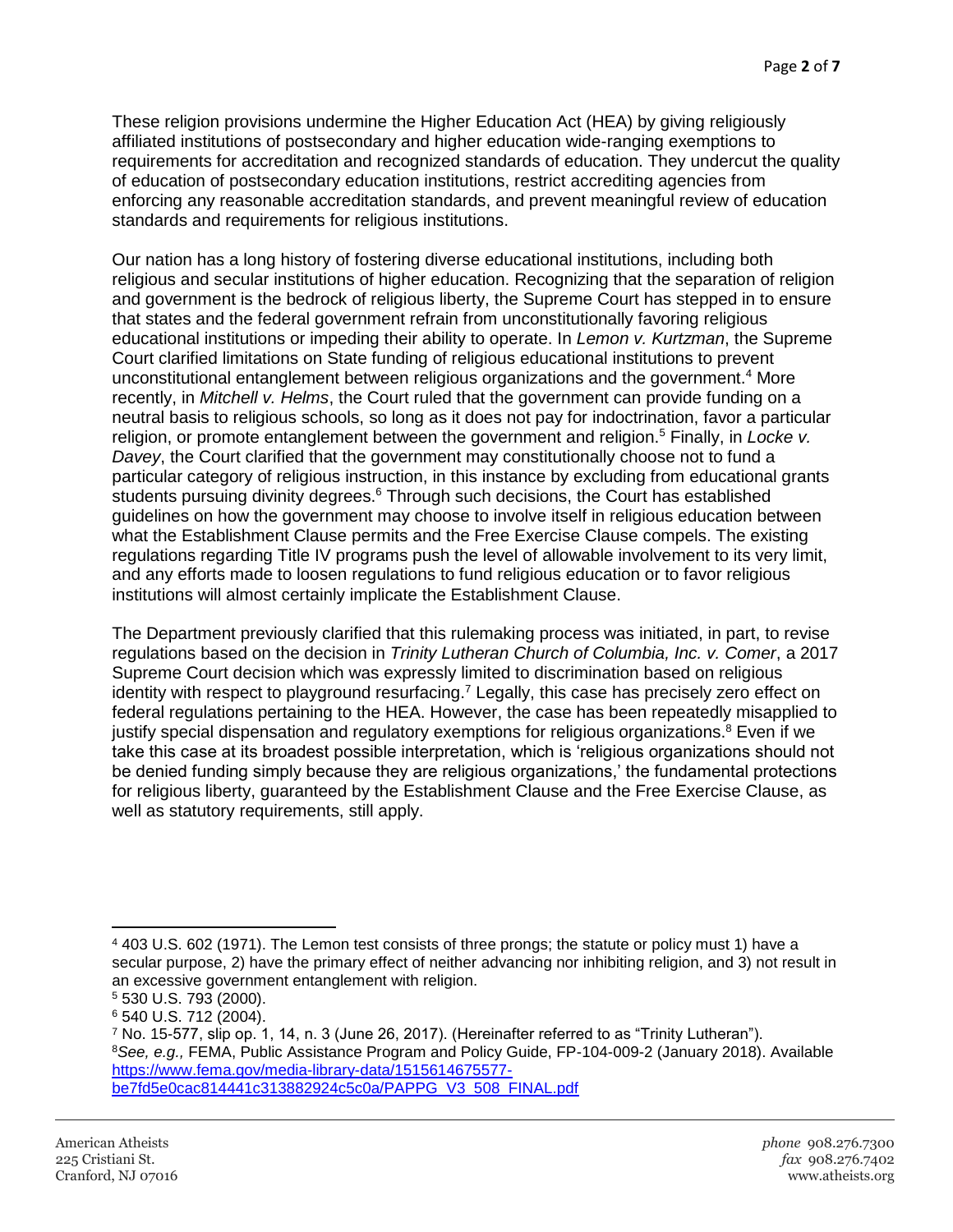#### **This rule creates a new a definition of "religious mission" that gives unlimited discretion to religious institutions and dangerously constricts the oversight of accrediting agencies.**

For over two decades, the federal codes concerning accreditation and institutions of higher education have worked well. The current regulations do not define "religious mission" or "religious mission-based policies." However, the proposed definition, "A published institutional mission that is approved by the governing body of an institution of postsecondary education and that includes, refers to, or is predicated upon religious tenets, beliefs, or teachings,"<sup>9</sup> would undermine the academic integrity of institutions of higher education by greatly broadening the meaning and scope of religious missions, which are due unusual deference under the proposed rule. The breadth of the proposed definition has no stopping point – nearly any mission of an institution of higher education can "refer to" or be "predicated upon religious tenets, beliefs, or teachings."

Take for example Harvard College, which is not a religious educational institution and has a mission to "educate the citizens and citizen-leaders for our society. We do this through our commitment to the transformative power of a liberal arts and sciences education."<sup>10</sup> One could reasonable claim that this mission is "predicated upon religious… teachings" based on the Christian bible (Proverbs 2:6: "For the Lord gives wisdom; from his mouth comes knowledge and understanding."). Moreover, when claiming that an institution has a religious mission will privilege that institution in terms of accreditation review, as required by the religion provisions, why would educational institutions not claim this new benefit?

The newly-defined term would have wide-ranging implications in a number of regulations, including: 34 C.F.R. § 600.11, which would grant institutions with a religious mission or religious mission-based policies exemptions from rules preventing accreditor-shopping if they claim an accreditor was not respecting their religious mission; and 34 C.F.R. § 602.18(b)(3) would forbid accrediting agencies from considering policies or practices based on a religious mission as a "negative factor" in the accreditation process, even if the religious mission-based policy or practice is contrary to the agency's well-established standards. Injecting the newly proposed definition of "religious mission" into sections of the regulations where the term is already present would eviscerate student nondiscrimination protections, prevent enforcement of general education standards, and undermine the separation of religion and government.

The Department stated throughout the rulemaking process that there is no evidence of an institution being denied accreditation because of adherence to its religious mission. Therefore, there is no evidence to show this change is necessary. The Department contends that the purpose of the proposed definition is intended "to clarify related State authorization requirements . . .", while simultaneously giving "wide latitude" to "religious institutions" to "[carry] out its religious mission across all aspects of its academic and non-academic programs…." However, this is inconsistent with the proposed changes to 34 C.F.R. § 600.9, which would leave the definition of "religious institution" to a determination of respective State law, without mention of "religious mission."

 $\overline{a}$ <sup>9</sup> Proposed rule, 34 C.F.R. § 600.2.

<sup>&</sup>lt;sup>10</sup> Harvard University, Harvard at a Glance. Available at [https://www.harvard.edu/about-harvard/harvard](https://www.harvard.edu/about-harvard/harvard-glance)[glance.](https://www.harvard.edu/about-harvard/harvard-glance)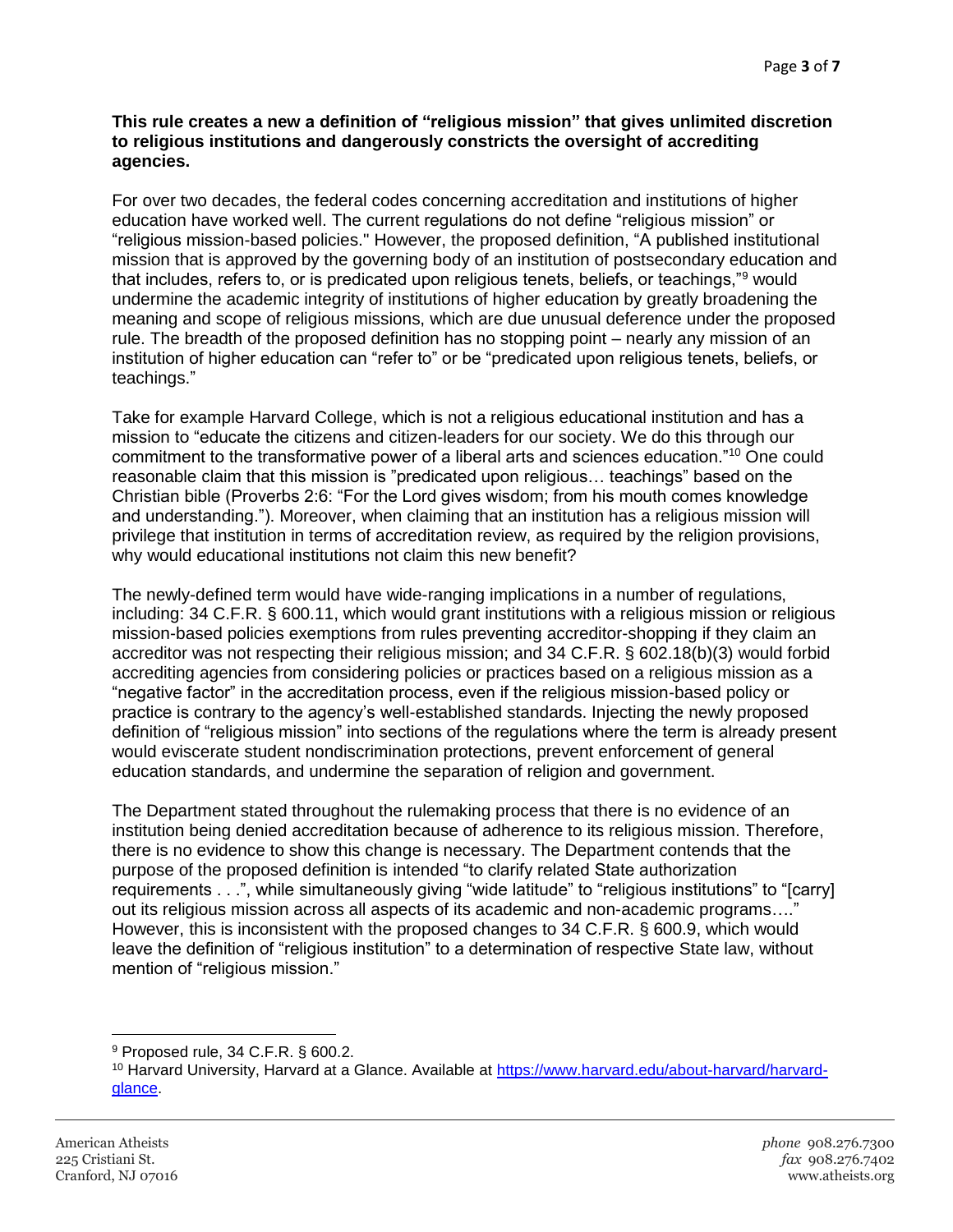#### **The proposed rule delegates definition of "religious institution" to respective State law, undermining the intent of the statute and frustrating constitutional aims.**

The proposed rule eliminates the current definition of "religious institutions,"<sup>11</sup> leaving that determination to State law. By doing so, the Department will grant exemptions to State authorization requirements for institutions only peripherally related to religion or religious practices, significantly broadening the scope of exemptions and allowing an increasing number of institutions to evade these requirements.

The existing regulations are intended to effectuate a fundamental constitutional principle – that religions should be able to prepare leaders and teachers in order to carry out their religious mission.<sup>12</sup> As presently written, the exemption applies to what are, in essence, seminaries. American jurisprudence recognizes that governments should generally not be interfering in the internal apparatuses of houses of worship, denominational sects, and their seminaries.<sup>13</sup> Correspondingly, the limited scope of the current regulations adequately reflect core constitutional principles and sensibly protect the most students of higher education.

Despite the fact that the Department was unable furnish any evidence to show that the previous definition of "religious institution" created any obstacles or complications in the authorization process, it now seeks to let the states define religious institution however they see fit. In fact, the existing system has worked well for the roughly 2 million students enrolled in nearly 900 religiously affiliated institutions of higher education across the country.<sup>14</sup> Unfortunately, this change will threaten the integrity, robustness, and quality of postsecondary education by allowing states to declare that institutions even loosely affiliated with religion are to be granted the broad latitude previously allowed only to religious training institutions.

## **The religious provisions together establish a system where religious mission-based policies cannot be viewed as a "negative factor" by an accrediting agency, regardless of other considerations, creating an unconstitutionally broad religious exemption.**

This proposed rule gives extremely broad deference to religious missions (which is also defined extraordinarily broadly).<sup>15</sup> In essence, an institution with a religious mission has license to ignore accreditation standards, so long as the institution justifies those policies with reference to its religious mission. The only exception to this provision, is that the accrediting agency may enforce core curricular requirements. This proposal is clearly designed to allow religious

 $\overline{\phantom{a}}$ <sup>11</sup> "An institution that (i) is owned, controlled, operated, and maintained by a religious organization lawfully operating as a nonprofit religious corporation, and (ii) awards only religious degrees or certificates including, but not limited to, a certificate of Talmudic studies, an associate of Biblical studies, a bachelor of religious studies, a master of divinity, or a doctor of divinity." 34 C.F.R. § 600.9(b)(2). <sup>12</sup> U.S. Const. amend. I; see also Letter from Thomas Jefferson, President of the U.S., to the Danbury Baptist Ass'n of Conn. (Jan. 1, 1802), https://www.loc.gov/loc/lcib/9806/danpre.html. <sup>13</sup> *See* Presbyterian Church v. Hull Church, 393 U.S. 440 (1969) (recognizing that the State cannot generally pass judgment on the internal deliberations of sectarian doctrine, policy, or practices). <sup>14</sup> Dig. of Educ. Stat., Nat'l Ctr. for Educ. Stat., Table 303.90, Fall Enrollment and Number of Degree-Granting Postsecondary Institutions, by Control and Religious Affiliation of Institution (2016). <sup>15</sup> Accrediting agencies must "Base[] decisions regarding accreditation and preaccreditation on the agency's published standards and… not use as a negative factor the institution's religious mission-based policies, decisions, and practices in the areas covered by § 602.16(a)(1)(ii), (iii), (iv), (vi), and (vii) provided, however, that the agency may require that the institution's or program's curricula include all core components required by the agency." Proposed rule at 34 C.F.R. § 602.18(b)(3).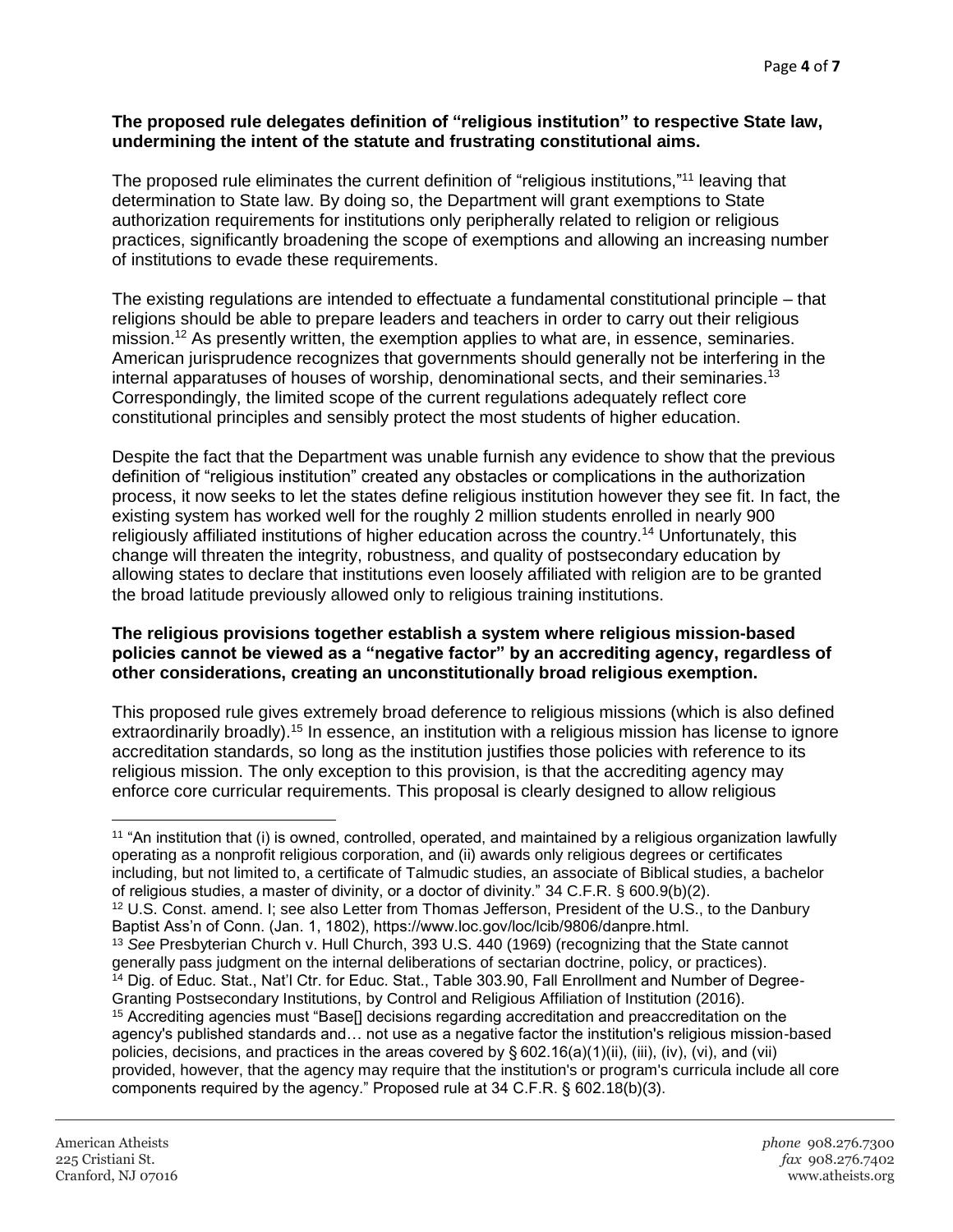colleges and universities to continue or newly implement discriminatory policies and practices, especially towards women and LBGTQ persons, even if an accrediting agency would have standards barring such policies and practices.

The rule would privilege religious missions above the missions or all other educational institutions. However, the HEA requires that *all* missions are to be accorded respect throughout the accreditation process.<sup>16</sup> The Department cannot and should not single out institutions with religious missions for special preference. Moreover, the proposed requirement that an accrediting agency "does not treat [religious missions] as a negative factor" goes significantly further than the term "respect" used in the statute.

The proposed rule implicates the Establishment Clause by creating this sweeping and vague accommodation for religious missions. The Supreme Court has stated that the Establishment Clause requires consideration of any impact that a religious accommodation or exemption would have on third parties. Specifically, the Constitution bars the government from crafting "affirmative" accommodation within its programs if the accommodations would harm any program beneficiaries.<sup>17</sup> The Constitution commands that "an accommodation must be measured so that it does not override other significant interests;"<sup>18</sup> "impose unjustified burdens on other[s];"<sup>19</sup> or have a "detrimental effect on any third party."<sup>20</sup> Therefore, any proposed rule intended to accommodate or create exemptions for religion must do so without burdening third parties or unconstitutionally favoring religious entities over secular beneficiaries and institutions. However, the proposed rule defies these principles by strictly prohibiting the accrediting agencies from giving any negative weight to a policy or practice justified by a religious mission, regardless of whether the policy or practices harms students or other beneficiaries.

The Department stated throughout the rulemaking process that there have been no complaints from religious institutions that their mission was not properly respected by an accrediting agency, nor that such institutions lost accreditation as a result of their adherence to their religious mission. The proposed rule seeks to address a problem that does not exist, and it does so in a way which is not only unconstitutional, but which will drastically undermine the ability of accrediting agencies to maintain quality education standards.<sup>21</sup>

<sup>21</sup> *See* 34 C.F.R. § 602.16(a).

 $\overline{\phantom{a}}$ <sup>16</sup> 34 U.S.C. § 1099b(a)(4)(A).

<sup>17</sup> U.S. Const. amend. I; *Cutter v. Wilkinson*, 554 U.S. 709, 720-22 (2005) (complying with the Establishment Clause requires courts to "take adequate account of the burdens a requested accommodation may impose on non-beneficiaries" and must ensure that the accommodation is "measured so that it does not override other significant interests") (citing *Estate of Thornton v. Caldor*, 472 U.S. 703, 710 (1985)); *see also* Burwell v. Hobby Lobby Stores, Inc., 134 S. Ct. 2751, 2781 n.37 (2014); *Holt v. Hobbs*, 135 S. Ct. 853, 867 (2015) (Ginsburg, J., concurring). <sup>18</sup> *Cutter*, 544 U.S. at 722.

<sup>19</sup> *Id.* at 726.

<sup>20</sup> I*d.* at 720, 722; *See also* Burwell v. Hobby Lobby Stores, Inc., 134 S. Ct. at 2781; *Estate of Thornton v. Caldor*, 472 U.S. at 710 ("unyielding weighting" of religious exercise "over all other interests…contravenes a fundamental principle" by having "a primary effect that impermissibly advances a particular religious practice."); *Texas Monthly, Inc. v. Bullock*, 480 U.S. 1, 18 n.8 (1989) (holding religious accommodations may not impose "substantial burdens on non-beneficiaries").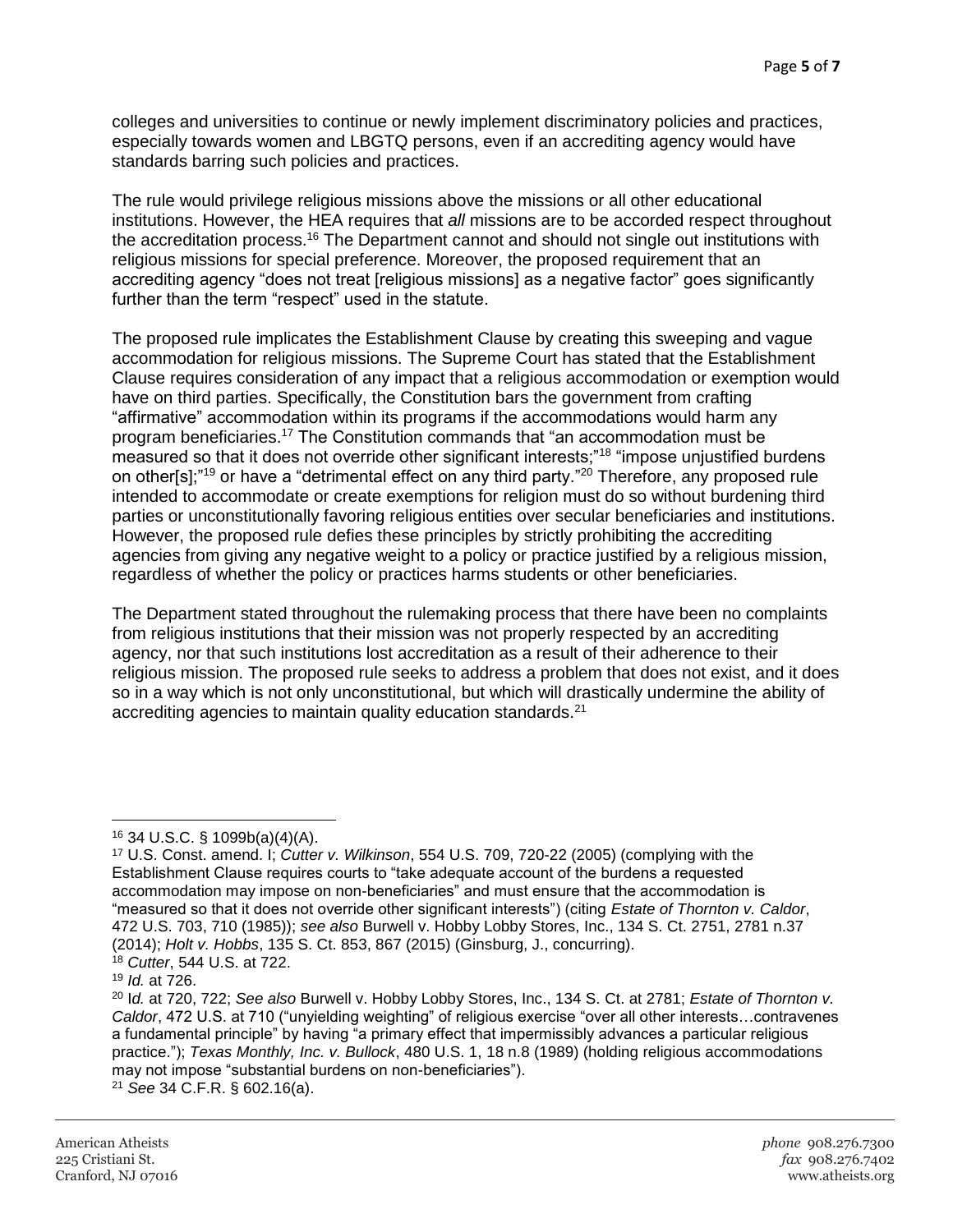## **The proposed rule would give the Department unfettered discretion to punish accrediting agencies that enforce standards relating to professional licensure or certification.**

The proposed rule would allow Department staff to view any evidence that an accrediting agency is part of a "concerted effort to unnecessarily restrict the qualifications necessary for a student to sit for licensure or certification examination or otherwise be eligible for entry into a profession" as a negative factor for purposes of initial recognition or expansion of scope.<sup>22</sup> The Department justifies this bizarre provision as intended to discourage accrediting agencies from "work[ing] with licensing bodies or States to unnecessarily increase the qualifications necessary for a student to sit for licensure or certification." Logically, of course, it would make sense for accrediting agencies to work with licensing bodies and States to ensure that educational institutions are meeting quality education standards that meet the needs of various professions and State requirements. Moreover, what qualifications are necessary or unnecessary for licensure is subjective,<sup>23</sup> which would give the Department discretion whether to count any given qualification as "unnecessar[y]" and use that as a factor against the accrediting agency. These provisions will make it more difficult to prepare students for their future professional careers and make accrediting agencies less able to review student preparation for licensure or certification, and so they should be withdrawn.

Moreover, the Department has not provided any evidence that unnecessary qualifications are being imposed on students preparing for professional licensure or certification "as a result of demands of multiple stakeholders." Nor has the Department demonstrated that this will "lead to more coursework required by the student and possibly a higher cost of education and other opportunity costs."

Instead, the Department shows the real intent of these provisions in the overview of the proposed rule, providing that:

Proposed § 602.32(e) would allow Department staff to view as a negative factor when considering an application for initial, or expansion of scope of recognition as proposed by an agency, among other factors, any evidence that the agency was part of a concerted effort to unnecessarily restrict an institution's religious mission, the qualifications necessary for a student to sit for a licensure or certification examination, or the ability for a student to otherwise be eligible for entry into a profession.

…

Proposed § 602.32(k), like proposed § 602.32(e), provides that the Department may view as a negative factor in considering issues of scope any evidence that the agency was part of a concerted effort to unnecessarily restrict an institution's religious mission, the qualifications necessary for a student to sit for licensure or certification, or the ability for a student to otherwise be eligible for entry into a profession.

 $\overline{a}$ <sup>22</sup> Proposed rule, 34 C.F.R. §§ 602.32(e), 602.32(k).

<sup>&</sup>lt;sup>23</sup> Although we would posit that licensing bodies and States would be best situated to determine what qualifications are necessary for licensure or certification.